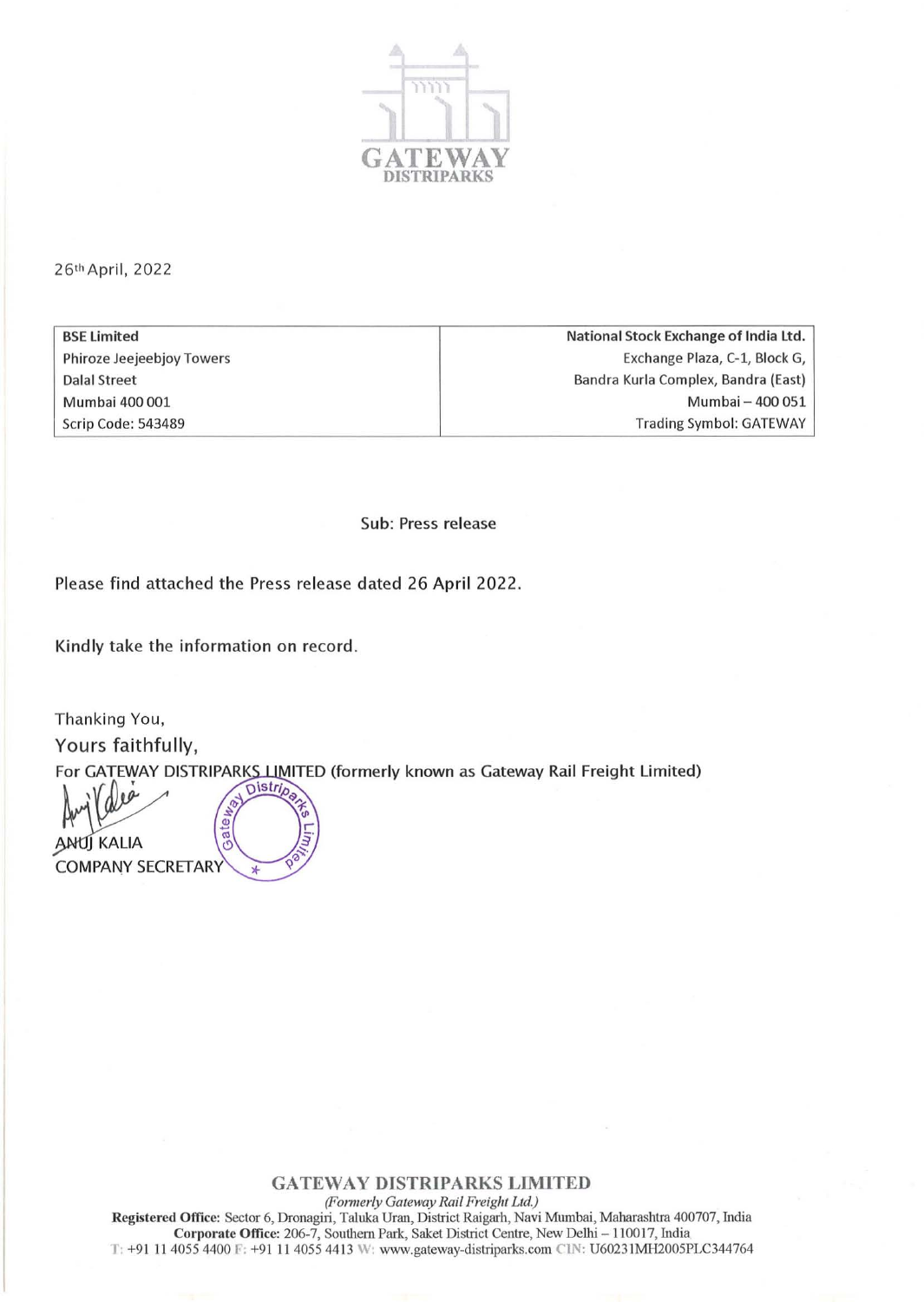**For Immediate Release**



## **Gateway Distriparks FY22 Consolidated PAT UP 136.9% YoY to Rs 224.41 crores**

- **Company crosses throughput of 700,000 TEUs for the first time**
- **EBITDA highest ever in history of company at Rs 401.7 crores**
- **Year on Year: Revenue up 18%, EBITDA up 24%, PAT up 137%**
- **Net debt down to Rs 298 crores as compared to Rs 443 crores on March 31, 2021**
- **First Interim Dividend for FY23 of Rs. 1.25 per share has been declared**

**Mumbai/Delhi, April 26th , 2022:** Gateway Distriparks Limited (GDL), a leading integrated inter-modal logistics facilitator in India, today announced its audited financial results for the quarter and year ended  $31^{st}$  March 2022.

| <b>Particulars</b>          | <b>FY22</b> | <b>FY21</b> | YoY<br><b>Growth</b> | <b>Q4FY22</b> | Q4FY21   | YoY<br><b>Growth</b> |
|-----------------------------|-------------|-------------|----------------------|---------------|----------|----------------------|
| <b>Throughput</b><br>(TEUs) | 7,07,176    | 5,68,516    | 24.40%               | 1,77,872      | 1,70,623 | 4.20%                |
| <b>Total Income</b>         | 1,406.82    | 1190.66     | 18.20%               | 377.04        | 353.11   | 6.80%                |
| EBIDTA                      | 401.7       | 324.31      | 23.90%               | 112.88        | 98.14    | 15.00%               |
| <b>EBIDTA Margin</b>        | 28.60%      | 27.20%      | 1.30%                | 29.90%        | 27.80%   | 2.10%                |
| <b>PAT</b>                  | 224.41      | 94.71       | 136.90%              | 85.53         | 46.38    | 84.40%               |
| <b>PAT Margin</b>           | 16.00%      | 8.00%       | 8.00%                | 22.70%        | 13.10%   | 9.50%                |

*(In Rs. Crores)*

## **Other Highlights:**

 Net Debt as on March 31, 2022 stands at Rs. 298.12 Crores against Rs. 373.87 Crores as on December 31, 2022.

**Mr. Prem Kishan Dass Gupta, Chairman & Managing Director, said**, *"The company has shown strong results in FY 2021-22, and we believe that now as a merged entity we will see further growth as there are still operational synergies and efficiencies to be achieved at multiple levels of business in our operations pan India. Our focus continues to be on optimizing operating costs and creating integrated supply chain solutions for our customers using our multi modal strength, which also helps them offset some of the increased cost pressures due to fuel price hikes by using rail transportation instead of trucking. In terms of expansion, we have now embarked upon our earlier mentioned plans to add satellite rail terminals in the northern region which will feed into our existing network of rail terminals that are aligned with the Western Dedicated Freight Corridor (DFC). Our company stands to gain directly from the DFC since we had taken an early position on ICDs that are connected to it, which have been handling double stacked containers since 2011, and as each section of the corridor becomes operational, the turnaround time of our trains improves further. In addition, we would like to extend our gratitude to all our partners, clients and stakeholders who have been part of our journey and enabled us to grow as a merged entity now."*